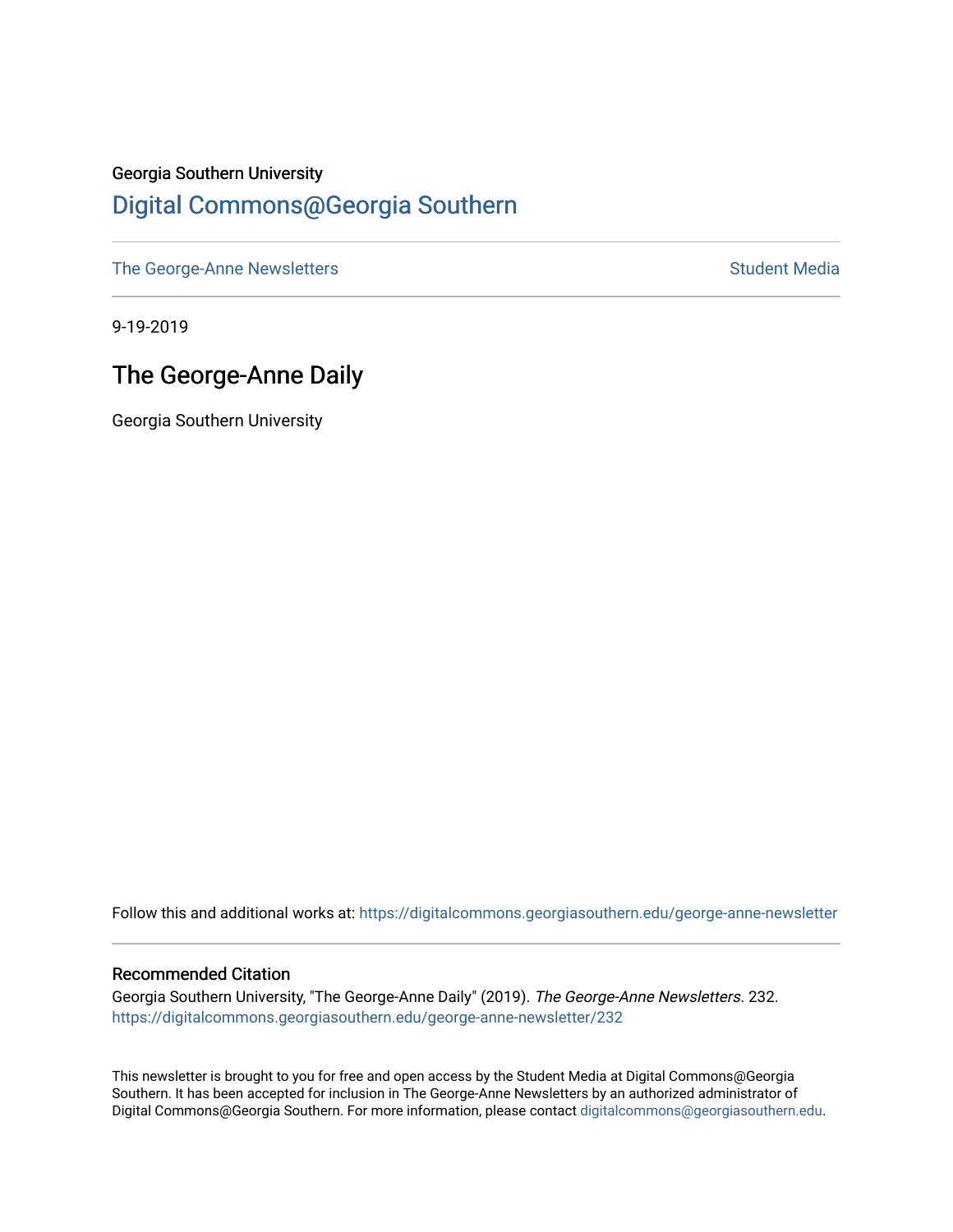# **JCPenney SUIT-UP EVENT**

SUNDAY, SEPTEMBER 22 | 4-8 P.M.

JCPenney @ Statesboro Mall & Oglethorpe Mall in Savannah



# THE GEORGE-ANNE DAILY  $f$  $O$  $O$

## **Top stories from September 19, 2019**

Welcome back Eagle Nation and welcome to The G-A Daily newsletter! Thank you for your present and future readership! Be sure to keep up with us through our social media links above.

#### **[SGA meeting covers a building](http://r20.rs6.net/tn.jsp?f=0018-Wu2xFWuFbWyidOde3TLsDRjdlhh1Es7bP44ediSLQi_M5yyiHzDn2k4gpMFlKTIDxmVZry0kLyUsnO2CgBa1XnoIiddBPk-GqbYdrDmAJwgO99cnQZ6jjENyOag6osH0_BmU1yjOgs2EUwJEhhUAHRTeHtkmBag4a0GivD3pIRRwyph8J9pRYqMG5pQSjS2UBe8F9qwuzhLqa4cOWGEXHr1bWGZOdM&c=o2vP6PghM5TrBo6GvBuOeJskHtYXFCG4t-ddGmms3MkymIwjVsI5yg==&ch=m4Ur5ZYD6j-NbYKw9l_9qJ8AfP_zzuQKWIsAivClCeBsioFHW5I7PA==) project that could change the Georgia Southern campus**

The Sasaki design program that Sasaki Associates presented at the meeting helps explain how to fix areas around the GS campus that are too congested.

#### **Chazitos, music and Latin [American countries featured in](http://r20.rs6.net/tn.jsp?f=0018-Wu2xFWuFbWyidOde3TLsDRjdlhh1Es7bP44ediSLQi_M5yyiHzDn2k4gpMFlKTxFJk7g17auzK91iYue_vv2XEJacQzEmvKQtabA6932cnNF1kx1rcfGRe-h33PkK8NC0IYdKmgh7DAjP9E963qF-llh1FNw87IOAVUp53FoNhoHYz6uUarXbEEi9ZNLTACfa0NmR70wq5YePP8dYK4d8tKqZcIzr9&c=o2vP6PghM5TrBo6GvBuOeJskHtYXFCG4t-ddGmms3MkymIwjVsI5yg==&ch=m4Ur5ZYD6j-NbYKw9l_9qJ8AfP_zzuQKWIsAivClCeBsioFHW5I7PA==) the flag parade**

Students walked from the Parker College of business to the Rotunda with the flags of various countries that their members were from.

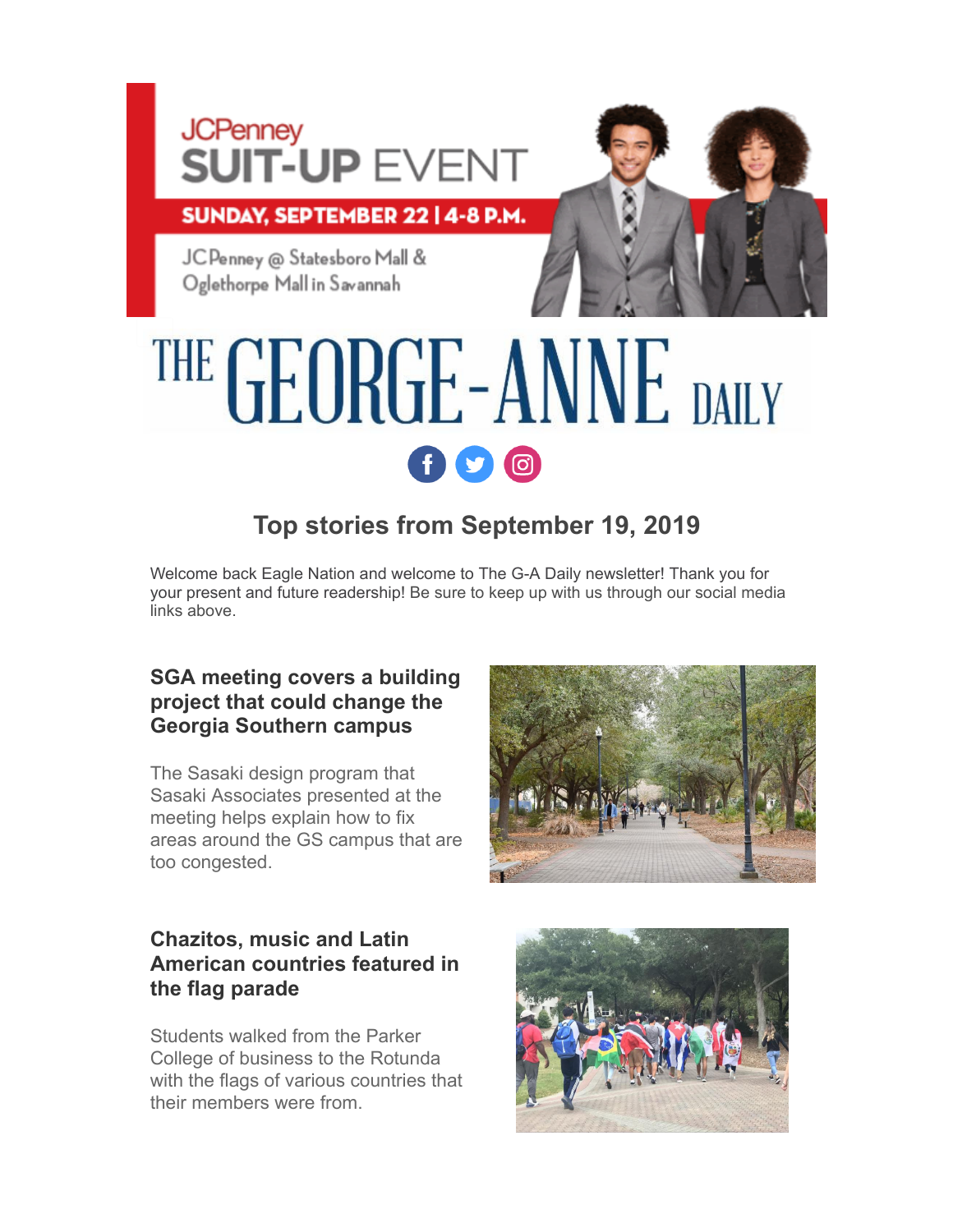#### **Georgia Southern soccer [provides mixing pot of cultures](http://r20.rs6.net/tn.jsp?f=0018-Wu2xFWuFbWyidOde3TLsDRjdlhh1Es7bP44ediSLQi_M5yyiHzDn2k4gpMFlKTvckilXUCb5Mv-NFDTqvBCk3YM-NDKGNSX9-fV5iTbgBwJ1Eg3RzZeha0L5SZwLVzml06SiKoZlV7T5orcsp41k1jTnwbsvKIyDv9AupVK3RhUSstWfyOcrji5ezrLtItqFfsDI_6R_TSiWPojobHLnmvfx60G6cSI0_aXH0BpOY=&c=o2vP6PghM5TrBo6GvBuOeJskHtYXFCG4t-ddGmms3MkymIwjVsI5yg==&ch=m4Ur5ZYD6j-NbYKw9l_9qJ8AfP_zzuQKWIsAivClCeBsioFHW5I7PA==) in South Georgia**

The women's soccer team has players from Spain, Iceland, Norway and Sweden to name a few.



#### **[Adrian Peterson earns another](http://r20.rs6.net/tn.jsp?f=0018-Wu2xFWuFbWyidOde3TLsDRjdlhh1Es7bP44ediSLQi_M5yyiHzDn2k4gpMFlKTMiTIvXxZ7_uqBPTuhCV9A6MkSLOq3d4z6w-gMPBnYW6i1qOTOtLGdNvNRDPW8x7lduvV7v94lQrhdJ9H4bKQMnJGtJ0-cN2gktmrqrLV_O0eSUU0-fQlgkb8N90ekDTSGp12iS99hQEW61eB3eyAnyn6ihRSjREhPlPb8QUvunQ=&c=o2vP6PghM5TrBo6GvBuOeJskHtYXFCG4t-ddGmms3MkymIwjVsI5yg==&ch=m4Ur5ZYD6j-NbYKw9l_9qJ8AfP_zzuQKWIsAivClCeBsioFHW5I7PA==) Hall of Fame honor**

Peterson (3) is the NCAA Division I all-time record for leading rusher with 6,559 yards in regular season games.

#### **Howard adds first commit to [class of 2020 with Statesboro](http://r20.rs6.net/tn.jsp?f=0018-Wu2xFWuFbWyidOde3TLsDRjdlhh1Es7bP44ediSLQi_M5yyiHzDn2k4gpMFlKTywd_fdUUagVKNH4E7a1awmhsQVJRQsvHFQPNspk4qjVkOnhZR0A3jN0LXLcOuUjB_25jN0eYAWp-E8bh3W4Za5OsfWGR_iflxEws7Y3ZcP5wOJRgqCJ5esu53geIWDK9-jvfcm8HEPr7uMDjVR9Qy0s_p8Rs7QjaYcFf-L6Jutc=&c=o2vP6PghM5TrBo6GvBuOeJskHtYXFCG4t-ddGmms3MkymIwjVsI5yg==&ch=m4Ur5ZYD6j-NbYKw9l_9qJ8AfP_zzuQKWIsAivClCeBsioFHW5I7PA==) standout**

Lacy Robins commited to Georgia Southern via Twitter on Sept. 13.